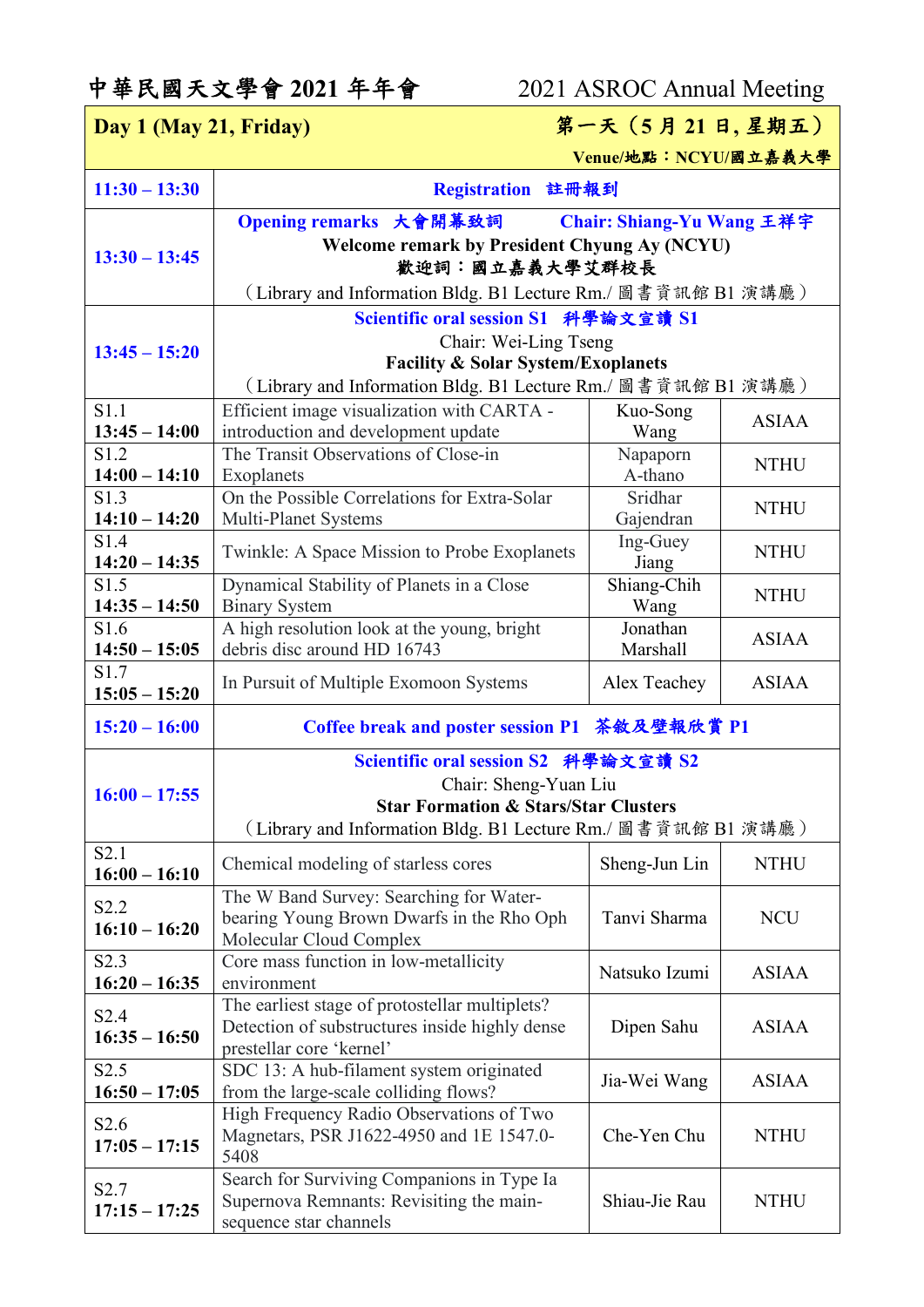| S <sub>2.8</sub><br>$17:25 - 17:35$  | A hunt for variability in YSOs using JCMT<br>Scuba-2 and for young low-mass brown dwarfs<br>using W-filter                                                        | Bhavana<br>Lalchand | <b>NCU</b>  |
|--------------------------------------|-------------------------------------------------------------------------------------------------------------------------------------------------------------------|---------------------|-------------|
| S <sub>2.9</sub><br>$17:35 - 17:45$  | Catching the Flames: The Highly Active<br>Flaring Star Wolf 359                                                                                                   | Han-Tang Lin        | <b>NCU</b>  |
| S <sub>2.10</sub><br>$17:45 - 17:55$ | Pulsar Wind Nebula and Possible Dust Clumps<br>at the Center of SNR 0540-69.3 Resolved by<br><b>ALMA</b>                                                          | Po-Sheng Ou         | NTU/ASIAA   |
| $17:55 - 19:00$                      | Scientific oral session S3 科學論文宣讀 S3<br>Chair: Chorng-Yuan Hwang<br><b>Cosmology &amp; Galaxy</b><br>(Library and Information Bldg. B1 Lecture Rm./ 圖書資訊館 B1 演講廳) |                     |             |
| S3.1<br>$17:55 - 18:10$              | Mass-Velocity Dispersion Relation in<br><b>HIFLUGCS Galaxy Clusters</b>                                                                                           | Yong Tian           | <b>NCU</b>  |
| S3.2<br>$18:10 - 18:20$              | Cosmic reionization history recovered by the<br>Subaru High-z Exploration of Low-Luminosity<br>Quasars project                                                    | Ting-Yi Lu          | <b>NTHU</b> |
| S <sub>3</sub> .3<br>$18:20 - 18:35$ | STUDIES for High-z Sub-millimeter Dropouts                                                                                                                        | Yi-Hang<br>Wong     | <b>NTHU</b> |
| S <sub>3.4</sub><br>$18:35 - 18:50$  | Mid-infrared galaxies in the NEP: mysterious<br>PAHs emission                                                                                                     | Seong-Jin Kim       | <b>NTHU</b> |
| S3.5<br>$18:50 - 19:00$              | Gravitational Field Flux Mechanism for<br>Baryonic Tully-Fisher Relation                                                                                          | Te-Chun<br>Wang     | <b>LCHS</b> |
| $19:00 - 20:30$                      | Welcome reception and poster session P2 歡迎茶會及壁報欣賞 P2                                                                                                              |                     |             |
| $19:30 - 20:30$                      | <b>National Observatory Discussion</b><br>Rm. A31-022                                                                                                             |                     |             |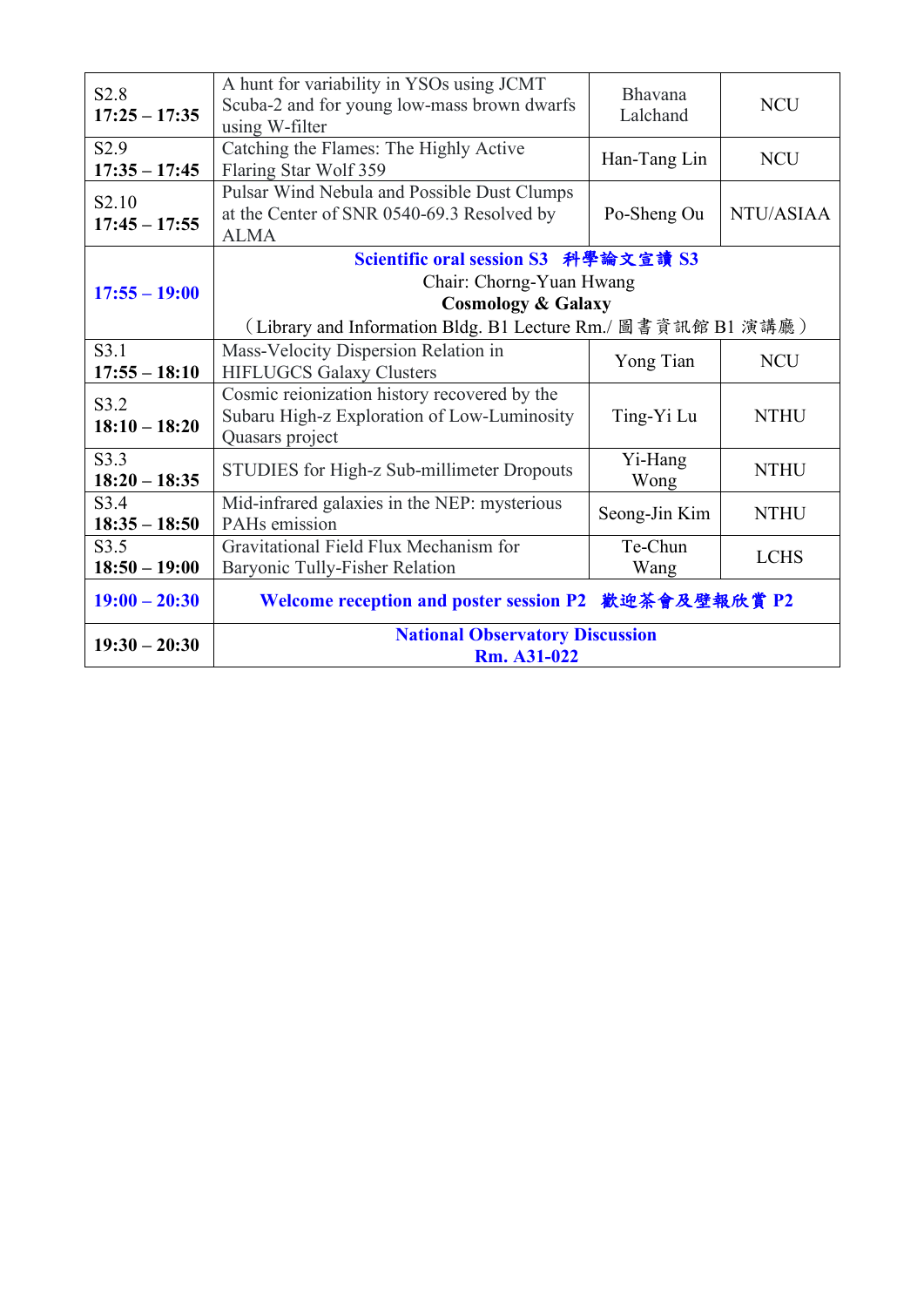| 第二天 (5月22日,星期六)<br>Day 2 (May 22, Saturday)                  |                                                                                                                                 |                  |             |  |
|--------------------------------------------------------------|---------------------------------------------------------------------------------------------------------------------------------|------------------|-------------|--|
| Venue/地點: NCYU/國立嘉義大學                                        |                                                                                                                                 |                  |             |  |
|                                                              | Scientific oral session S4 科學論文宣讀 S4                                                                                            |                  |             |  |
| $08:30 - 10:15$                                              | Chair: Albert Kong                                                                                                              |                  |             |  |
|                                                              | <b>High Energy &amp; Galaxy</b><br>(Library and Information Bldg. B1 Lecture Rm./ 圖書資訊館 B1 演講廳)                                 |                  |             |  |
| S <sub>4.1</sub>                                             | Enhanced X-ray Emission Coinciding with                                                                                         |                  |             |  |
| $08:30 - 08:45$                                              | Giant Radio Pulses from the Crab Pulsar                                                                                         | Chin-Ping Hu     | <b>NCUE</b> |  |
| S4.2<br>$08:45 - 08:55$                                      | Non-thermal X-ray emissions of pulsar wind<br>nebulae and their pulsars                                                         | Jr-Yue Hsiang    | <b>NTHU</b> |  |
| S <sub>4.3</sub><br>$08:55 - 09:05$                          | A Dyson Sphere around a black hole                                                                                              | Yu-Yang<br>Hsiao | <b>NTHU</b> |  |
| S4.4<br>$09:05 - 09:15$                                      | Generating Kilonova Light Curves Using<br>Autoencoder to Investigate the Properties of<br><b>Compact Binary Merging Systems</b> | Surojit Saha     | <b>NTHU</b> |  |
| S4.5<br>$09:15 - 09:30$                                      | A KiloHertz Gravitational Wave Feature from<br>the low T/W instability in Rapidly Rotating<br>Core-Collapse Supernovae          | He-Feng Hsieh    | <b>NTHU</b> |  |
| S <sub>4.6</sub><br>$09:30 - 09:45$                          | Ultra high-energy cosmic rays from beyond the<br>Greisen-Zatsepin-Kuz'min horizon                                               | Ellis Owen       | <b>NTHU</b> |  |
| S <sub>4.7</sub><br>$09:45 - 10:00$                          | Peculiar outburst behaviour of X-ray binaries<br>observed with NICER                                                            | Holger Stiele    | <b>NTHU</b> |  |
| S4.8                                                         | Identifying AGN host galaxies by Machine                                                                                        | Yu-Yen Chang     | <b>NCHU</b> |  |
| $10:00 - 10:15$                                              | Learning                                                                                                                        |                  |             |  |
| $10:15 - 11:00$                                              | Coffee break, group photo and poster session P3<br>茶敘、與會來賓團體照及壁報欣賞 P3                                                           |                  |             |  |
| $11:00 - 12:00$                                              | Plenary talk (I) 大會講演(I) (科研類)                                                                                                  |                  |             |  |
|                                                              | Chair: Shiang-Yu Wang 王祥宇                                                                                                       |                  |             |  |
|                                                              | <b>WR Nebulae, 40 Years After</b>                                                                                               |                  |             |  |
|                                                              | Distinguished Research Fellow You-Hua Chu (ASIAA)                                                                               |                  |             |  |
|                                                              | 朱有花特聘研究員(中研院天文所)                                                                                                                |                  |             |  |
| (Library and Information Bldg. B1 Lecture Rm./ 圖書資訊館 B1 演講廳) |                                                                                                                                 |                  |             |  |
| Banquet 大會午宴                                                 |                                                                                                                                 |                  |             |  |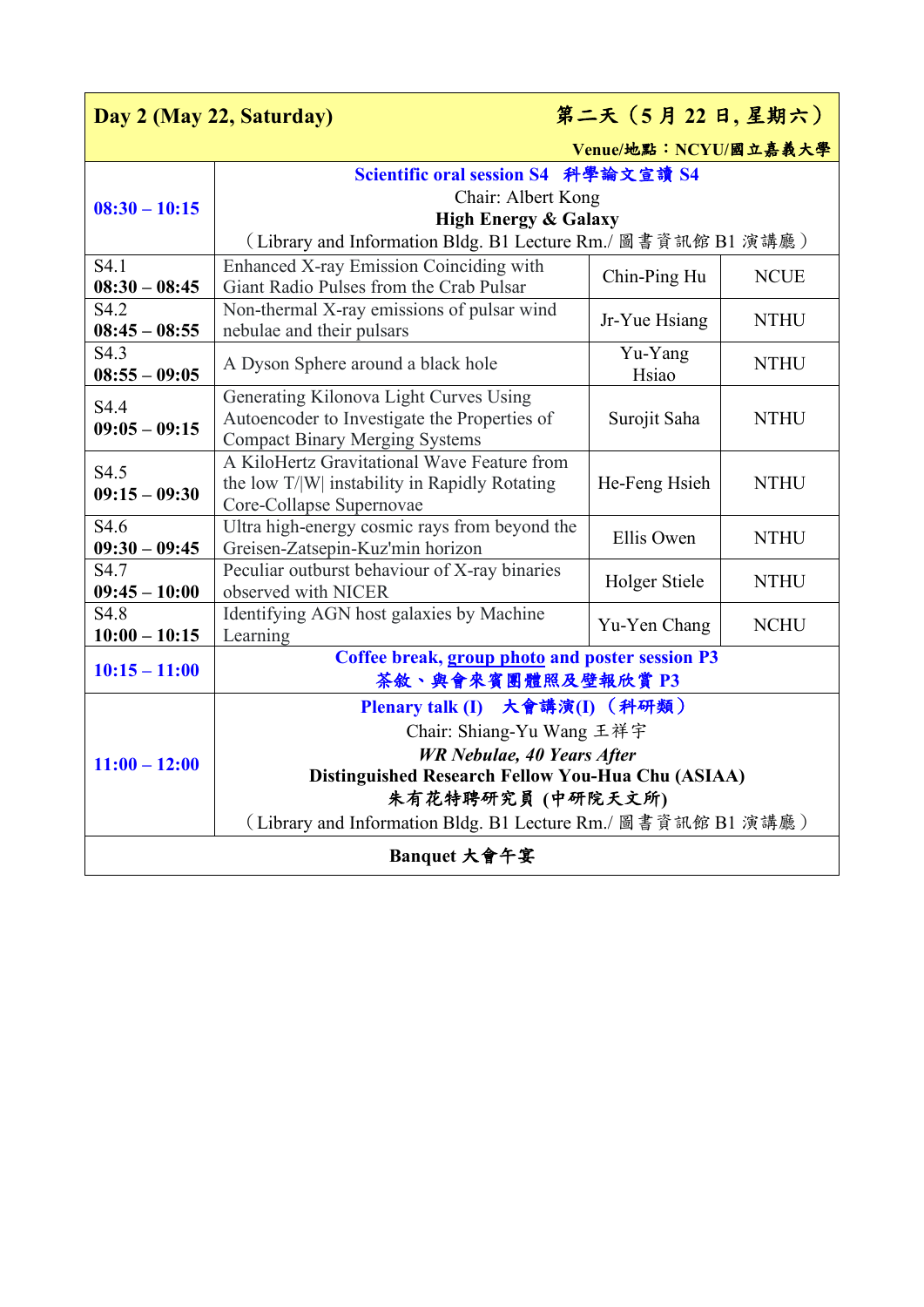| 第三天 (5月23日,星期日)<br>Day 3 (May 23, Sunday) |                                                                                          |  |                                        |              |
|-------------------------------------------|------------------------------------------------------------------------------------------|--|----------------------------------------|--------------|
| Venue/地點: NCYU/國立嘉義大學                     |                                                                                          |  |                                        |              |
|                                           | Plenary talk (II) 大會講演(II) (科普類)                                                         |  |                                        |              |
|                                           | Chair: Shiang-Yu Wang 王祥宇                                                                |  |                                        |              |
|                                           | <b>Geophysical Imaging of Planetary Interiors: What makes Habitable Earth</b>            |  |                                        |              |
| $08:30 - 09:30$                           | <b>Special Compared to Other Planets?</b>                                                |  |                                        |              |
|                                           | Prof. Pei-Ying Lin (NTNU)                                                                |  |                                        |              |
|                                           | 林佩瑩教授(國立台灣師範大學地科系)                                                                       |  |                                        |              |
|                                           | (International Conference Hall/國際會議廳)                                                    |  |                                        |              |
|                                           | ASROC Awards Presentation Ceremony 頒獎典禮暨會員大會                                             |  |                                        |              |
| $09:30 - 10:50$                           | Chair: Shiang-Yu Wang 王祥宇                                                                |  |                                        |              |
|                                           | (International Conference Hall/國際會議廳)                                                    |  |                                        |              |
| $09:30 - 09:35$                           | Presentation of the 6 <sup>th</sup> Heaven Quest Award                                   |  |                                        |              |
|                                           | 頒發天文學會第六屆「天問獎」                                                                           |  |                                        |              |
|                                           | Heaven Quest Award acceptance speech 「天問獎」得獎致辭                                           |  |                                        |              |
| $09:35 - 09:45$                           | Distinguished Research Fellow You-Hua Chu (ASIAA)                                        |  |                                        |              |
|                                           | 朱有花特聘研究員 (中研院天文所)                                                                        |  |                                        |              |
| $09:45 - 10:50$                           | General Assembly and poster awards $\&$ oral presentations<br>會員大會、頒發最佳壁報論文獎及得獎論文口頭報告    |  |                                        |              |
|                                           |                                                                                          |  |                                        |              |
| $10:50 - 11:10$                           | <b>Coffee break 茶敘</b>                                                                   |  |                                        |              |
|                                           | <b>Scientific oral session S5</b>                                                        |  | <b>Education &amp; Public Outreach</b> |              |
| $11:10 - 13:05$                           | 科學論文宣讀 S5                                                                                |  | session E1<br>天文教育及業餘天文活動報告 E1         |              |
|                                           | Scientific oral session S5 科學論文宣讀 S5                                                     |  |                                        |              |
|                                           | Chair: Chin-Fei Lee                                                                      |  |                                        |              |
| $11:10 - 13:05$                           | Galaxy/Extragalactic                                                                     |  |                                        |              |
|                                           | (International Conference Hall/國際會議廳 )                                                   |  |                                        |              |
| S5.1                                      | SCUBA-2 Ultra Deep Imaging EAO Survey                                                    |  |                                        |              |
| $11:10 - 11:20$                           | (STUDIES): Confusion-limited Submillimeter                                               |  | Zhen-Kai Gao                           | NCU/ASIAA    |
|                                           | Galaxy Number Counts at 450 μm                                                           |  |                                        |              |
| S5.2                                      | The First IFU Survey of Multiple-core                                                    |  | Yun-Hsin Hsu                           | NTHU/        |
| $11:20 - 11:30$<br>S5.3                   | <b>Fraction of Brightest Cluster Galaxies</b><br>Evolution of grain size distribution in |  | Yu-Hsiu                                | <b>ASIAA</b> |
| $11:30 - 11:40$                           | IllustrisTNG star-forming galaxies at $z=2$                                              |  | Huang                                  | NTU/ASIAA    |
| S5.4                                      | What causes the velocity discrepancy between                                             |  |                                        |              |
| $11:40 - 11:50$                           | CO and H $\alpha$ rotation curves in nearby galaxies?                                    |  | Yung-Chau Su                           | NTU/ASIAA    |
| S5.5                                      | How the hearts of galaxies change during                                                 |  | Chi-Hong Lin                           | NCU/ASIAA    |
| $11:50 - 12:00$                           | galaxy merging                                                                           |  |                                        |              |
| S5.6                                      | Color gradients in nearby galaxies with the                                              |  | Li-Wen Liao                            | <b>NTHU</b>  |
| $12:00 - 12:10$                           | Legacy Imaging Survey<br>Probing the Effect of Galaxy Environment on                     |  |                                        |              |
| S5.7<br>$12:10 - 12:20$                   | the Properties of Mid-Infrared Galaxies with                                             |  | Daryl Joe                              | <b>NTHU</b>  |
|                                           | HSC and AKARI                                                                            |  | Santos                                 |              |
| S5.8                                      | The Dark Energy Spectroscopic Instrument                                                 |  | Andrew                                 |              |
| $12:20 - 12:35$                           | Milky Way Survey                                                                         |  | Cooper                                 | <b>NTHU</b>  |
| S5.9                                      | Revealing the cosmic reionization history with                                           |  | Tetsuya                                |              |
| $12:35 - 12:50$                           | fast radio bursts in the era of Square Kilometre                                         |  | <b>NTHU</b><br>Hashimoto               |              |
|                                           | Array                                                                                    |  |                                        |              |